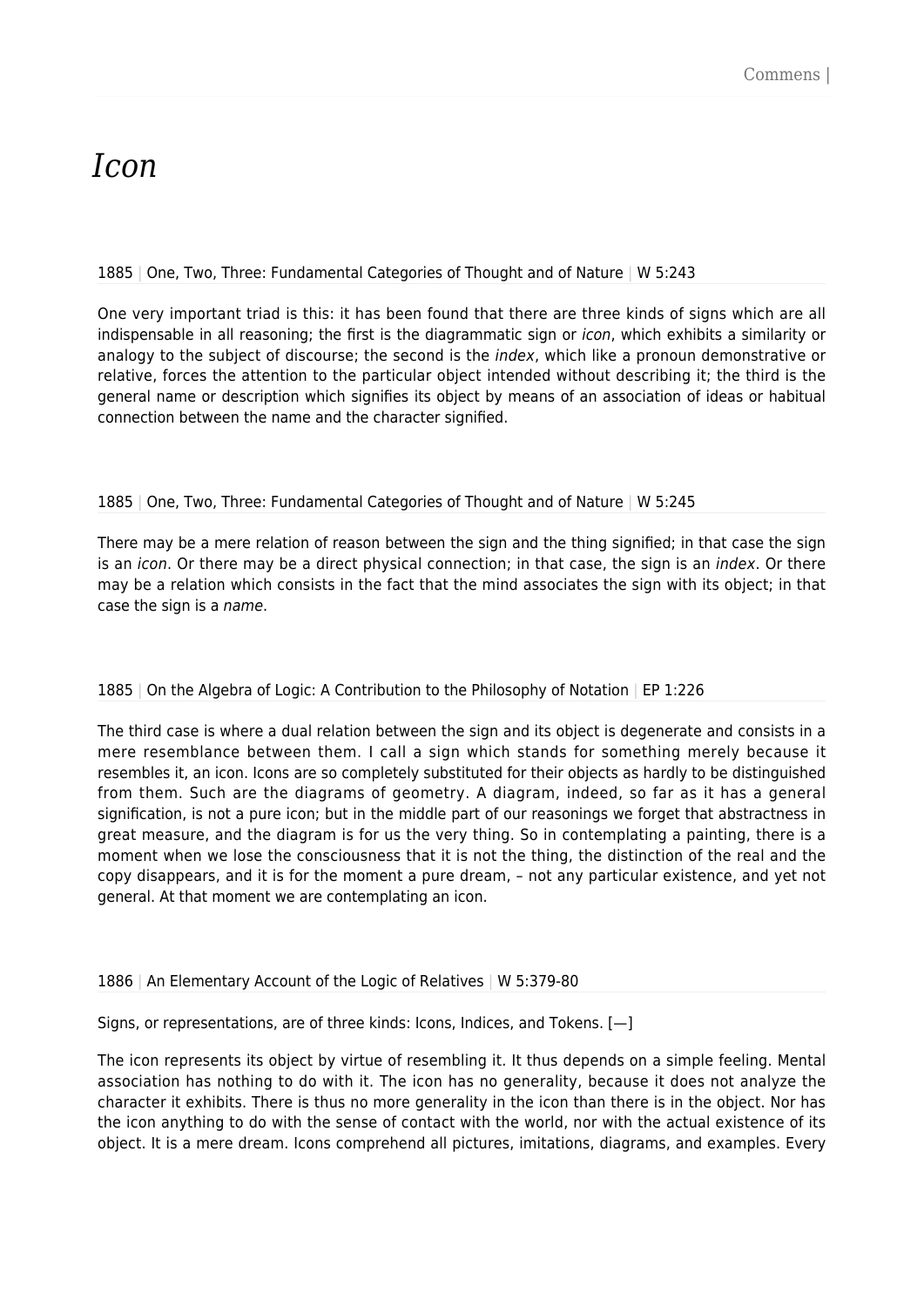algebraical formula, in so far as it shows the letters connected by signs analogous to the relations between the quantities those letters denote, is an icon:  $q^q$ . No quality or character of any kind can be conveyed or made known, except by the means of an icon. With reference to qualities of feeling, this is evident. But it is equally true with regard to relations.

1898 | On Existential Graphs | MS [R] 484:4-5

An icon represents its object by being like it. It appeals to the socalled association by resemblance. This is not an accurate term, by the way, since resemblance consists precisely in different ideas being drawn together in our minds by an occult inward force. A pure icon, could such a sign exist, would present to us a pure sense-quality, without any parts nor any respects, and consequently without positive generality. But in fact there is no pure icon; and we apply the name icon to any sign in which the force of resemblance is the dominant element of its representativity.

# 1899-1900 [c.] | Notes on Topical Geometry | MS [R] 142:3-4

Signs are of three kinds,

1st, the *icon*, which represents its object by virtue of a character which it would equally possess did the object and the interpreting mind not exist;

2nd, the index, which represents its object by virtue of a character which it could not possess did the object not exist, but which it would equally possess did the interpreting mind not operate;

3rd, the symbol, which represents its object by virtue of a character which is conferred upon it by an operation of the mind.

#### $[-]$

An *icon* represents its object insofar as it resembles that object. It conveys no information, nor does it put the mind into a position to acquire information. Yet the utility of icons is evidenced by the diagrams of the mathematician, whether they involve continuity, like geometrical figures, or are arrays of discrete objects like a body of algebraical formulae, all of which are icons. Icons have to be used in all thinking.

# 1901-1902 [c.] | Definitions for Baldwin's Dictionary [R] | MS [R] 1147

An icon is a representamen which refers to its object merely because it resembles, or is analogous to, that object. Such is a photograph, a figure in geometry, or an algebraical array of symbols which by virtue of the "rules," or permissions to transform, […] are analogous to the objects they represent. An icon is so independent of its object, that it is immaterial whether the latter exists or not.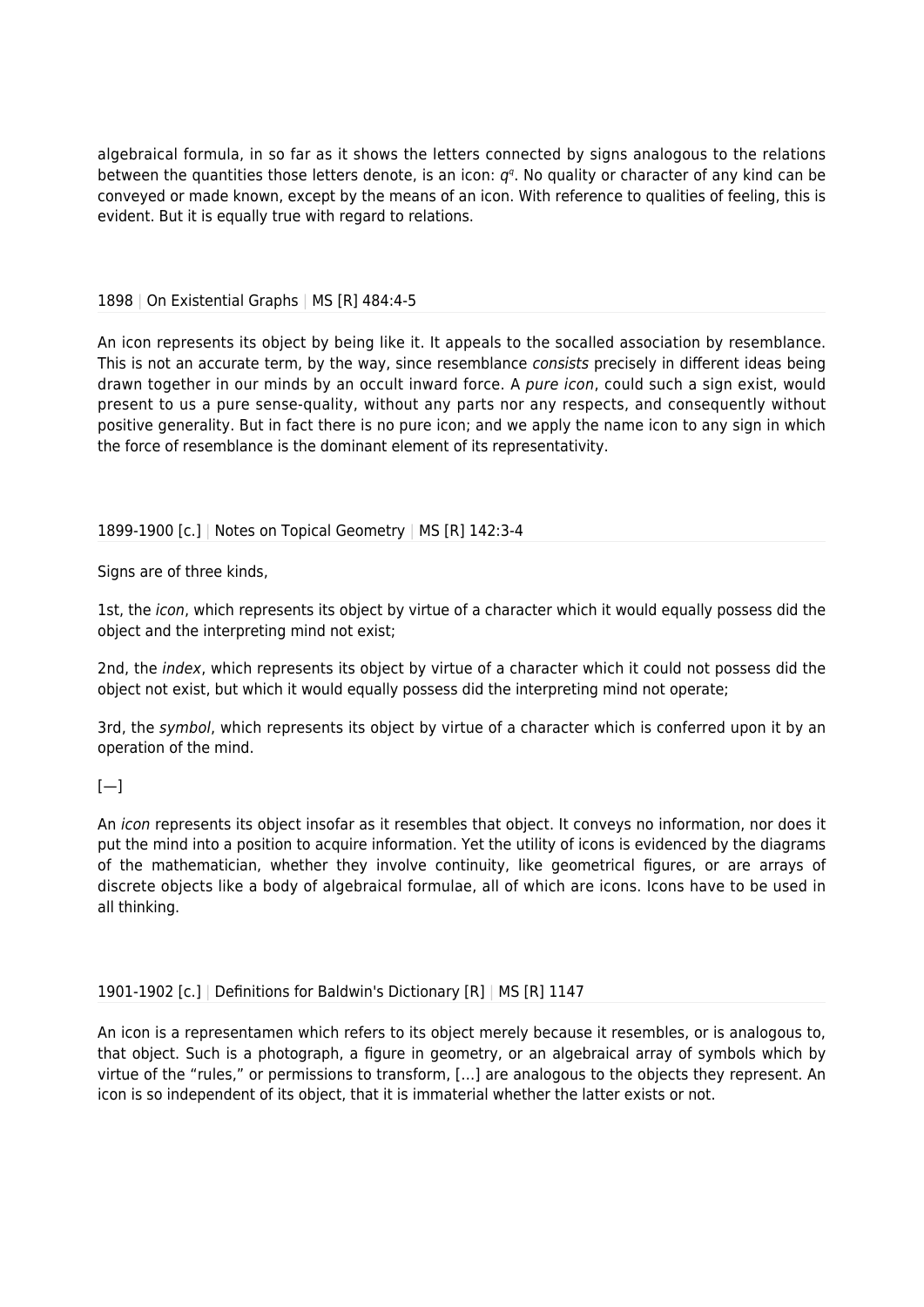#### 1902 | Sign | DPP2, 527; CP 2.304

An icon is a sign which would possess the character which renders it significant, even though its object had no existence; such as a lead-pencil streak as representing a geometrical line.

## 1902 | Minute Logic: Chapter I. Intended Characters of this Treatise | CP 2.92

A Sign degenerate in the greater degree is an Originalian Sign, or Icon, which is a Sign whose significant virtue is due simply to its Quality. Such, for example, are imaginations of how I would act under certain circumstances, as showing me how another man would be likely to act. We say that the portrait of a person we have not seen is convincing. So far as, on the ground merely of what I see in it, I am led to form an idea of the person it represents, it is an Icon. But, in fact, it is not a pure Icon, because I am greatly influenced by knowing that it is an effect, through the artist, caused by the original's appearance, and is thus in a genuine Obsistent relation to that original. Besides, I know that portraits have but the slightest resemblance to their originals, except in certain conventional respects, and after a conventional scale of values, etc.

# 1902 | Minute Logic: Chapter I. Intended Characters of this Treatise | MS [R] 425:116-117

…signs must be divided, first, into those which are signs by virtue of facts which be equally true even if their objects and interpretants were away and even non-existent, which are likenesses, or Icons; second, into those which are signs by virtue of facts which would subsist even if their interpretants were away, though not if their objects were away, which are indications, or Indices; and thirdly, into signs which are signs only by virtue of facts which would cease to be true if their interpretants were removed, which are intellectual signs, or Symbols.

From an earlier/discarded draft

#### 1902 [c.] | Reason's Rules | MS [R] 599:41-43

An icon is a pure image, not necessarily visual. Being a pure image it involves no profession of being a sign; because such profession would be a sign not of the nature of an image. There is no known cause making it an image of its object; for if there were it would in part have a significant character of the Indexical type. [—] All icons, from mirror-images to algebraic formulae, are much alike, committing themselves to nothing at all, yet the source of all our information. They play in knowledge a part iconized by that played in evolution, according to the Darwinian theory, by fortuitous variations in reproduction.

It will be observed that an *Icon* represents whatever object it may represent by virtue of its own quality, and determines whatever interpretant it may determine by virtue of its own quality…

1903 | Harvard Lectures on Pragmatism: Lecture III | CP 5.73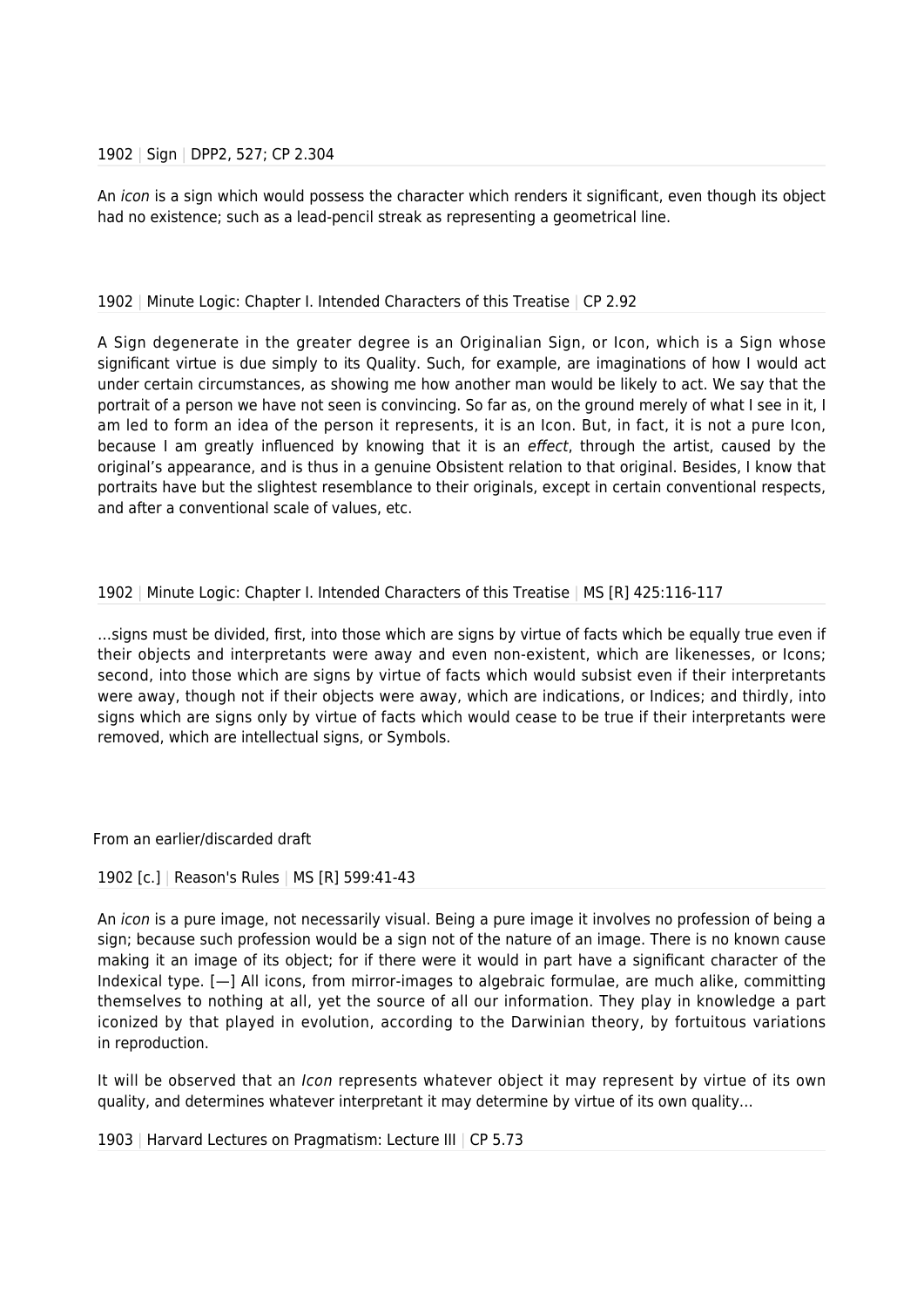An icon is a representamen which fulfills the function of a representamen by virtue of a character which it possesses in itself, and would possess just the same though its object did not exist. Thus, the statue of a centaur is not, it is true, a representamen if there be no such thing as a centaur. Still, if it represents a centaur, it is by virtue of its shape; and this shape it will have, just as much, whether there be a centaur or not.

## 1903 | Harvard Lectures on Pragmatism: Lecture III | CP 5.74

... the Icon may undoubtedly be divided according to the categories; but the mere completeness of the notion of the icon does not imperatively call for any such division. For a pure icon does not draw any distinction between itself and its object. It represents whatever it may represent, and whatever it is like, it in so far is. It is an affair of suchness only.

# 1903 | C.S.P.'s Lowell Lectures of 1903 2nd Draught of 3rd Lecture | MS [R] 462:86

…there are three kinds of signs. The first kind consists of Icons, which like all signs are such only by virtue of being interpreted as such, but whose significant character which causes them to be so interpreted is their possessing a quality, in consequence of which they may be taken as representative of anything that may happen to exists that has that quality. Of course there are no signs that are exclusively iconic. But a geometrical diagram, for example, represents, say, a triangle, simply because it is like it.

1903 | Syllabus: Syllabus of a course of Lectures at the Lowell Institute beginning 1903, Nov. 23. On Some Topics of Logic | EP 2:273

An Icon is a Representamen whose Representative Quality is a Firstness of it as a First. That is, a quality that it has qua thing renders it fit to be a representamen. Thus, anything is fit to be a Substitute for anything that it is like. (The conception of "substitute" involves that of a purpose, and thus of genuine thirdness.) Whether there are other kinds of substitutes or not we shall see. A Representamen by Firstness alone can only have a similar Object. Thus, a Sign by Contrast denotes its object only by virtue of a contrast, or Secondness, between two qualities. A sign by Firstness is an image of its object and, more strictly speaking, can only be an idea. For it must produce an Interpretant idea; and an external object excites an idea by a reaction upon the brain. But most strictly speaking, even an idea, except in the sense of a possibility, or Firstness, cannot be an Icon. A possibility alone is an Icon purely by virtue of its quality; and its object can only be a Firstness.

1903 | Syllabus: Syllabus of a course of Lectures at the Lowell Institute beginning 1903, Nov. 23. On Some Topics of Logic | EP 2:277

An Icon […] is strictly a possibility, involving a possibility, and thus the possibility of its being represented as a possibility is the possibility of the involved possibility. In this kind of Representamen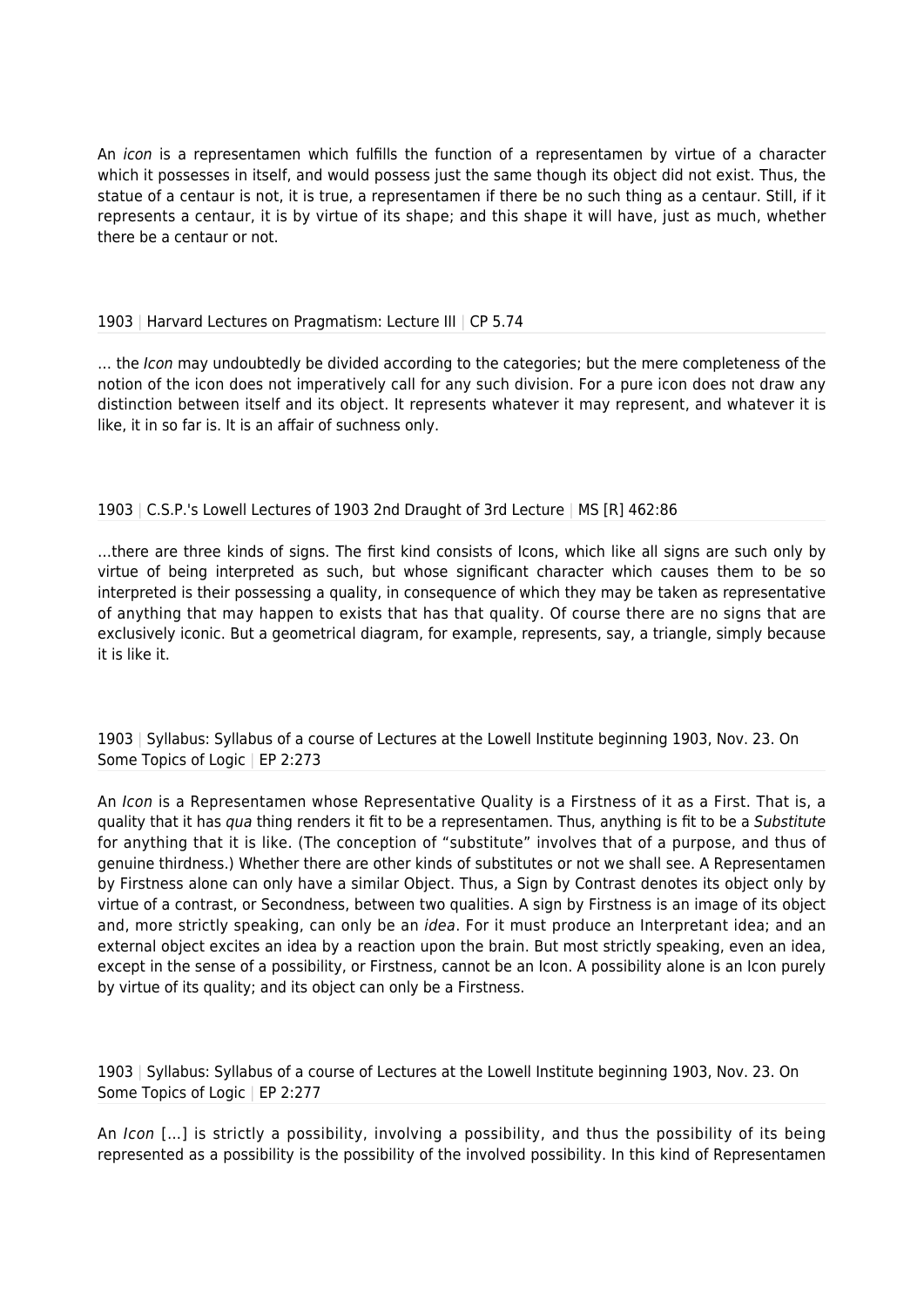alone, then, the Interpretant may be the Object.

# 1903 | Syllabus: Nomenclature and Division of Triadic Relations, as far as they are determined | EP 2:291

An Icon is a sign which refers to the Object that it denotes merely by virtue of characters of its own and which it possesses, just the same, whether any such Object actually exists or not. It is true that unless there really is such an Object, the Icon does not act [as] a sign; but this has nothing to do with its character as a sign. Anything whatever, be it quality, existent individual, or law, is an icon of anything, in so far as it is like that thing and used as a sign of it.

# 1903 [c.] | Logical Tracts. No. 1. On Existential Graphs | MS [R] 491:1-2

There are three modes of representation and three corresponding genera of representamens, these being icons, indices, and symbols. [—]

An icon, likeness, or image is a representamen whose representative force depends solely upon characters which it possesses materialiter\* and which it might equally possess though its object had no existence.

For example, a geometrical figure of a triangle is an icon. For though no representation can take place without an object and an interpreter, yet it is the character which the shape has, in the sense in which anything really has characters, which makes it an image of any strict mathematical triangle there may be.

It is the appearance which constitutes the image; and any physical existence there may be connected with it is extraneous to it. Considered strictissime, it resides in the consciousness of the moment, and usually determines its interpretant by "association by resemblance," calling it up out of the depths of memory. But in practice, it is impossible to keep up to such excessive strictness of language. One sign frequently involves all three modes of representation; and if the iconic element is altogether predominant in a sign, it will answer most purposes to call it an icon.

\* That is, […] really, not representatively. Man materialiter consists of three letters, but formaliter of body and soul.

# 1903 [c.] | Logical Tracts. No. 2. On Existential Graphs, Euler's Diagrams, and Logical Algebra | CP 4.447

An icon is a representamen of what it represents and for the mind that interprets it as such, by virtue of its being an immediate image, that is to say by virtue of characters which belong to it in itself as a sensible object, and which it would possess just the same were there no object in nature that it resembled, and though it never were interpreted as a sign. It is of the nature of an appearance, and as such, strictly speaking, exists only in consciousness, although for convenience in ordinary parlance and when extreme precision is not called for, we extend the term *icon* to the outward objects which excite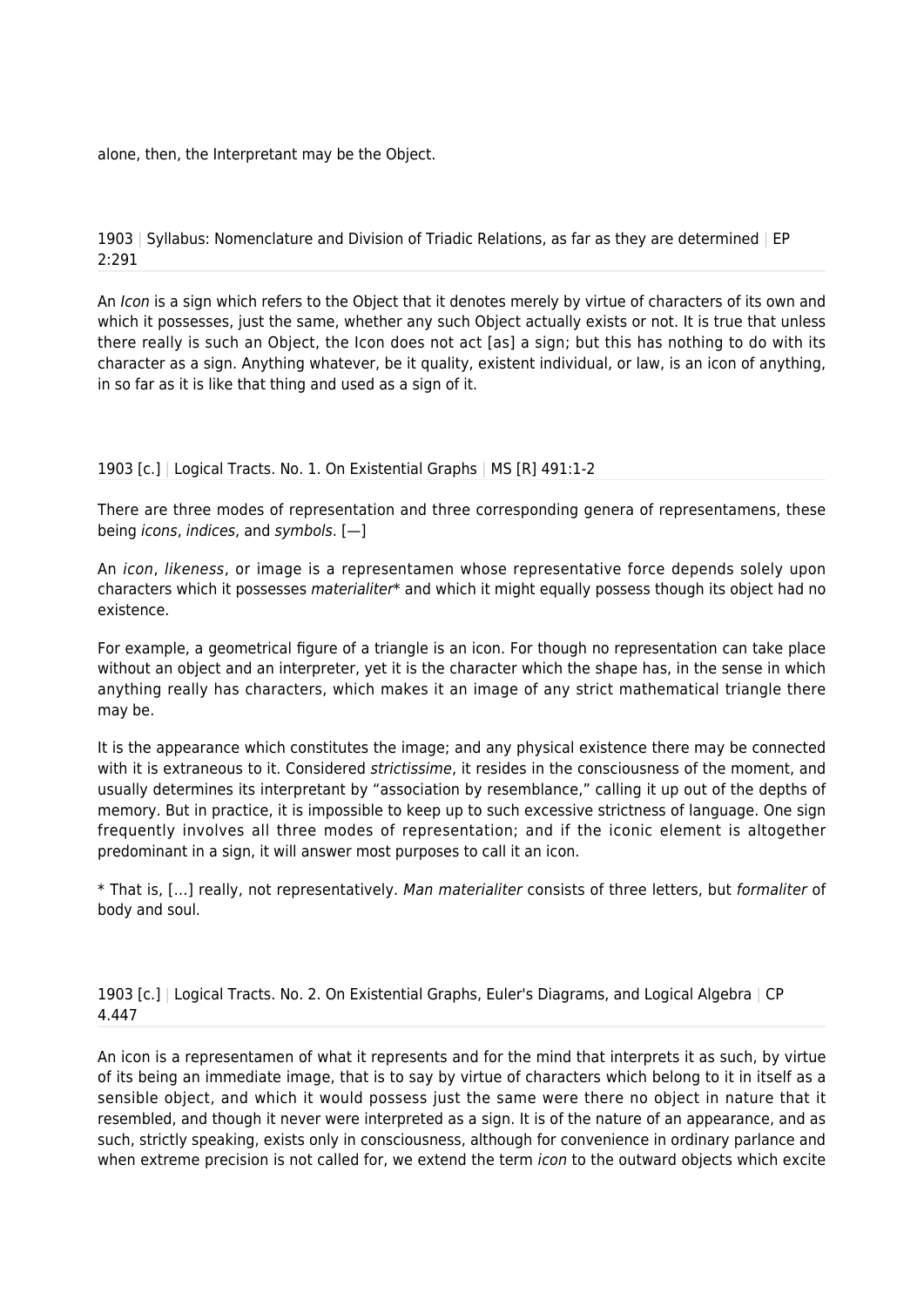in consciousness the image itself. A geometrical diagram is a good example of an icon. A pure icon can convey no positive or factual information; for it affords no assurance that there is any such thing in nature. But it is of the utmost value for enabling its interpreter to study what would be the character of such an object in case any such did exist. Geometry sufficiently illustrates that.

# 1903 [c.] | P of L | MS [R] 800:4

…icons, that is signs whose reference to their proper objects is due to characters of the signs by themselves, so that the signs would possess these characters just the same even if their proper objects had no existence…

# 1904 | Letters to Lady Welby | CP 8.335

In respect to their relations to their dynamic objects, I divide signs into Icons, Indices, and Symbols (a division I gave in 1867). I define an Icon as a sign which is determined by its dynamic object by virtue of its own internal nature. Such is any qualisign, like a vision, - or the sentiment excited by a piece of music considered as representing what the composer intended. Such may be a sinsign, like an individual diagram; say a curve of the distribution of errors.

#### 1904 | On the Foundations of Mathematics | MS [R] 7:14/5

Such a sign whose significance lies in the qualities of its replicas in themselves is an *icon*, image, analogue, or copy. Its object is whatever that resembles it its interpretant takes it to be the sign of, and is as sign of that object in proportion as it resembles it.

#### 1904 | On the Foundations of Mathematics | MS [R] 8:3

Even an 'icon,' if it is going to be a sign, at all, must be related to an object of which it is the sign. But what makes it suitable to be a sign is that it possesses certain qualities. Those qualities it would possess just the same though the object did not exist.

# 1904 | Firstness, Secondness, Thirdness, and the Reducibility of Fourthness [R] | MS [R] 914:7

…a sign may, in its secondness to the object as represented, [—] either, as an 'Icon,' be related to that object by virtue of a character which belongs to the sign in its own firstness, and which equally would belong to it though the object did not exist, or, as an 'Index,' [it] may be related to the object by a real secondness, such as a physical connection […] to it, or it may, as a 'Symbol,' be related to its object only because it will be represented in its interpretant as so related, as is the case with any word or other conventional sign, or any general type of image regarded as a schema of a concept.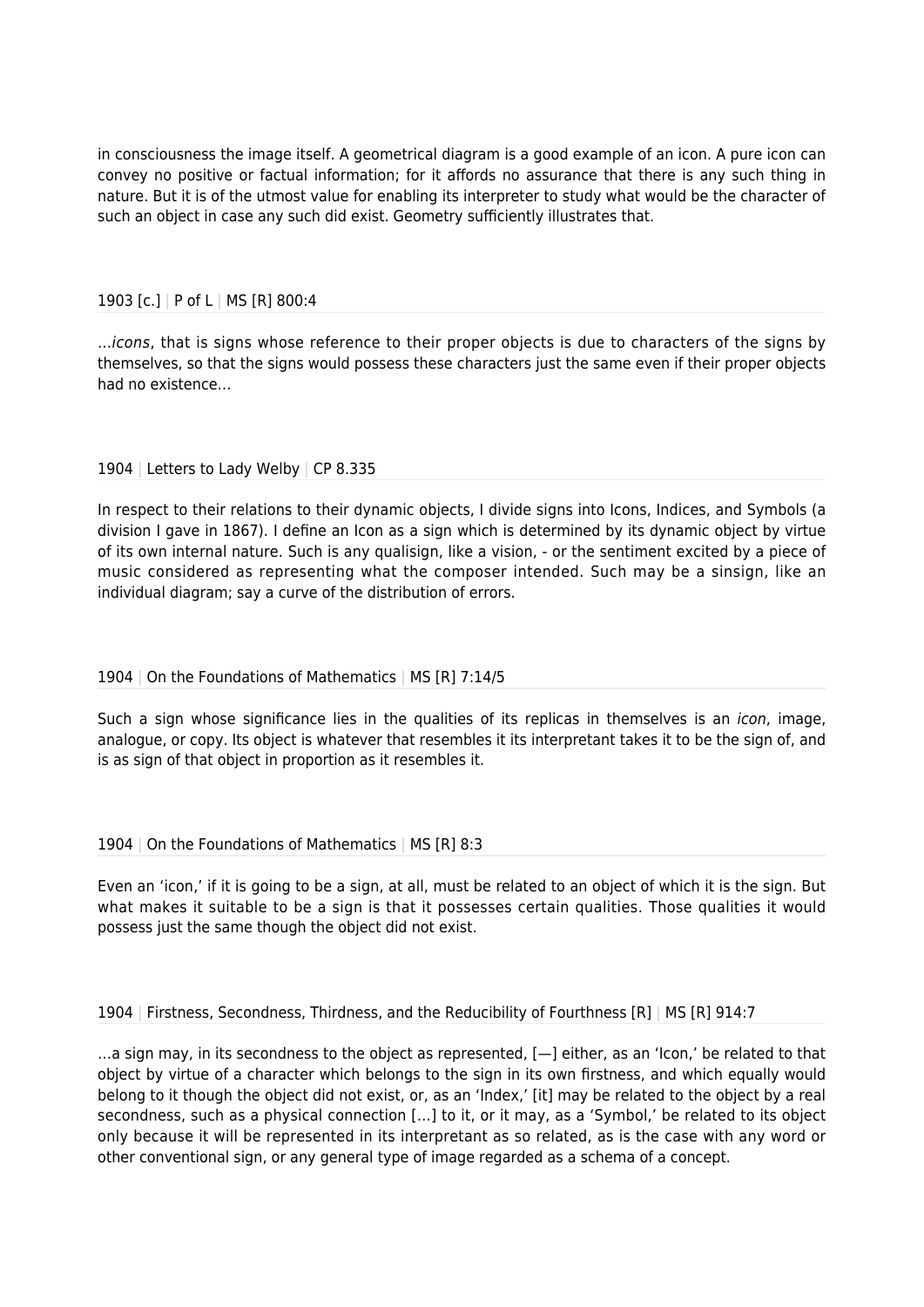## 1904 [c.] | New Elements (Kaina stoiceia) | EP 2:306-7

Of signs there are two different degenerate forms. But though I give them this disparaging name, they are of the greatest utility, and serve purposes that genuine signs could not. The more degenerate of the two forms (as I look upon it) is the *icon*. This is defined as a sign of which the character that fits it to become a sign of the sort that it is, is simply inherent in it as a quality of it.[ $-$ ]

An icon is a sign fit to be used as such because it possesses the quality signified.

#### 1905 | Notes on Portions of Hume's "Treatise on Human Nature" | MS [R] 939:45-6

In their relation to their Dyadic Objects, Signs are,  $1<sup>st</sup>$ , those which refer to their objects by virtue of their independent possession of some character of those objects, as a figure of a triangle used in a geometrical demonstration represents any triangle, because it has three rectilinear sides, which it would have, just the same, even if it were not considered as a sign and if there were no other possible triangle in the world for it to represent; 2<sup>nd</sup>, those signs which refer to their objects by virtue of being really related to them in existence, as a thermometer is a sign of the temperature of its environment; 3<sup>rd</sup>, those signs which refer to their objects not as resembling them, nor as being in fact actually connected with them, but simply by virtue of the circumstance that they will be interpreted as referring to those objects. I term these three kinds, Icon, Index, Symbol.

# 1905 | Letters to Mario Calderoni | MS [R] L67:37

…icons, or those signs which represent their objects by virtue of a resemblance or analogy with them…

# 1906 | Prolegomena to an Apology for Pragmaticism | CP 4.531

... an analysis of the essence of a sign, (stretching that word to its widest limits, as anything which, being determined by an object, determines an interpretation to determination, through it, by the same object), leads to a proof that every sign is determined by its object, either first, by partaking in the characters of the object, when I call the sign an Icon; secondly, by being really and in its individual existence connected with the individual object, when I call the sign an *Index*; thirdly, by more or less approximate certainty that it will be interpreted as denoting the object, in consequence of a habit (which term I use as including a natural disposition), when I call the sign a Symbol.

1908 [c.] | A Neglected Argument for the Reality of God (G) | MS [R] 842:31-32

[An icon is] a sign which represents its object by virtue of being like it, whether qualitatively or by the analogy of its parts, such as a diagram.  $[-]$  The denotation of Icons is essentially indefinite.

1909 | A Sketch of Logical Critics | EP 2:460-461